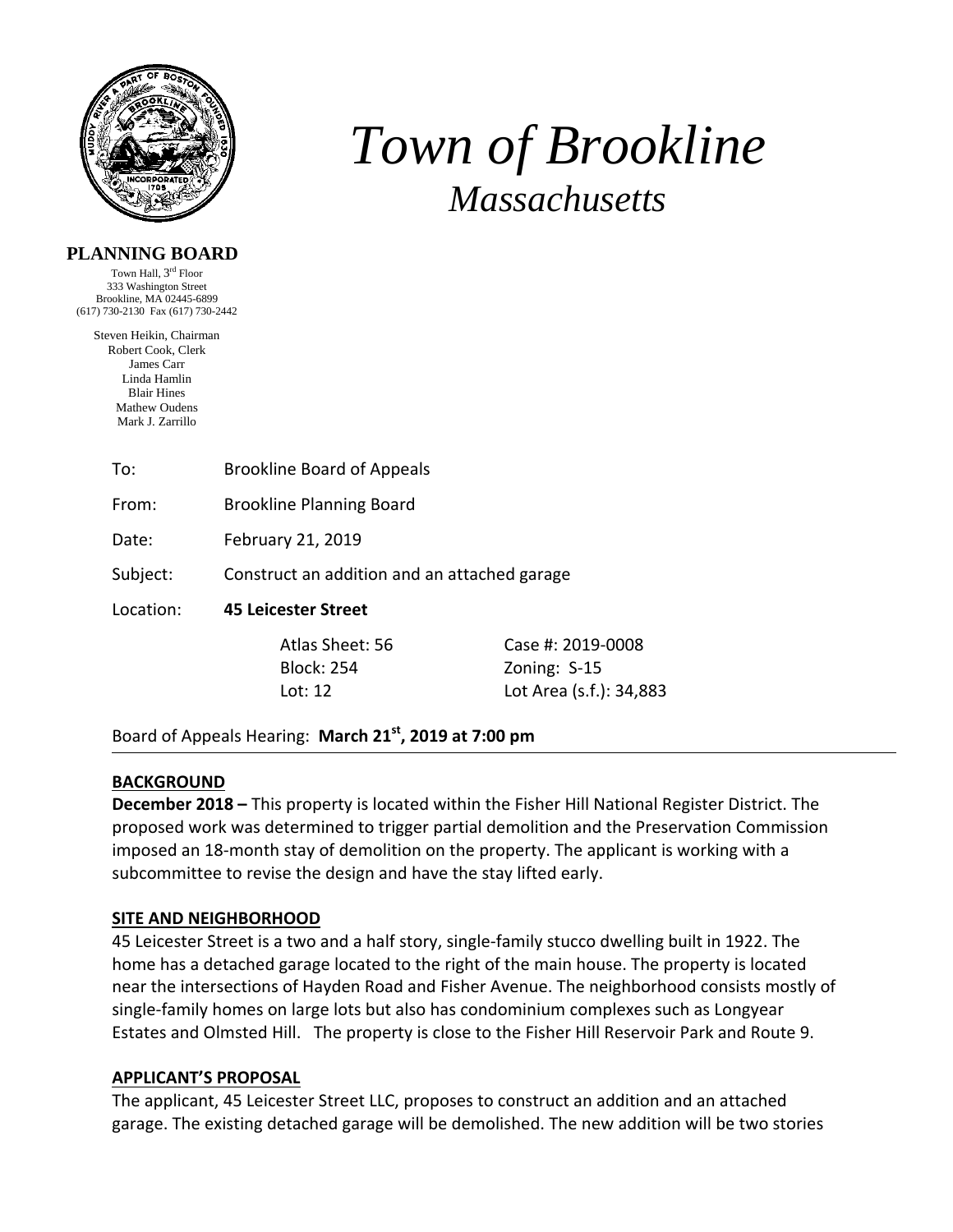and will connect to a new attached three‐car garage to the left side of the house. The addition and garage will have a synthetic slate roof.

The new addition will be constructed to the side and rear of the existing home – partially filling in a bump‐out and an area that is currently gravel between the house and detached garage. The new garage will be further from the front and side lot lines than the existing detached garage. The new addition will be about 3,000 square feet. It will include new kitchen and family room space on the first floor and a new master suite on the second floor. There will be a second-story deck at the rear.

**Sections 5.09.2.j –** Design Review: Any exterior addition for which a special permit is requested pursuant to *Section 5.22* (*Exceptions to Maximum Floor Area Ratio Regulations*) requires a special permit subject to the design review standards listed under *Section 5.09.4(a‐l)*. All the conditions have been met, and the most relevant sections of the design review standards are described below:

*SEE ATTACHED STATEMENT PROVIDED BY APPLICANT.* 

| <b>Floor Area</b>                         | <b>Allowed</b> | <b>Existing</b> | <b>Proposed</b> | <b>Finding</b>               |
|-------------------------------------------|----------------|-----------------|-----------------|------------------------------|
| <b>Floor Area Ratio</b><br>(% of allowed) | .25<br>(100%)  | .21<br>(84%)    | .30<br>(120%)   | Special Permit*/<br>Variance |
| Floor Area (s.f.)                         | 8,720          | 7,427           | 10,426          |                              |

## **Section 5.22.3.B.1.B –** Floor Area Ratio

\*Under Section 5.22.3.b.1.b, the Board of Appeals may grant a special permit for an increase in FAR of up to 120% *of the allowable FAR.* 

# **Section 5.34** – Exception to Yard and Setback Regulation **Section 5.50** – Front Yard Requirements

| <b>Dimensional</b><br><b>Requirements</b> | <b>Required</b> | <b>Existing</b> | <b>Proposed</b> | <b>Relief Required</b>  |
|-------------------------------------------|-----------------|-----------------|-----------------|-------------------------|
| <b>Front Yard Setback</b>                 | 25 feet         | 19.4 feet       | 19.4 feet       | <b>Special Permit *</b> |

\* Under Section 5.43, the Board of Appeals may waive by special permit yard and/or setback requirements, if a *counterbalancing amenity is provided.*